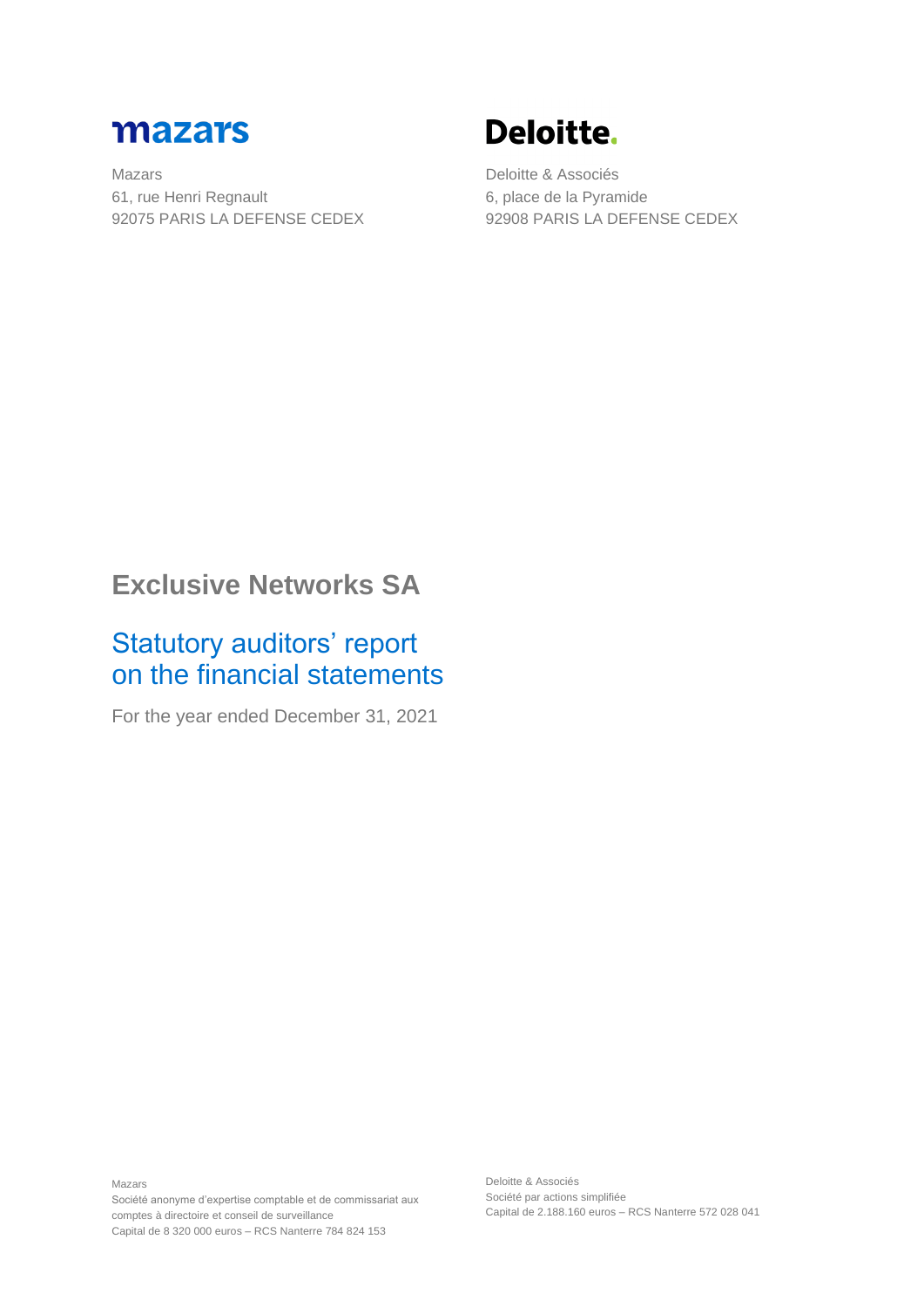#### **Exclusive Networks SA**

Société anonyme 20, quai du Point du Jour, 92100 BOULOGNE-BILLANCOURT RCS Nanterre 839 082 450

#### Statutory auditors' report on the financial statements

For the year ended December 31, 2021

*This is a translation into English of the statutory auditors' report on the financial statements of the Company issued in French and it is provided solely for the convenience of English speaking users. This statutory auditors' report includes information required by French law, such as information about the appointment of the statutory auditors or verification of the management report and other documents provided to shareholders. This report should be read in conjunction with, and construed in accordance with, French law and professional auditing standards applicable in France.*

To the Shareholders' Meeting of Exclusive Networks SA,

# **Opinion**

In compliance with the engagement entrusted to us by your Shareholders' Meeting, we have audited the accompanying financial statements of Exclusive Networks SA for the year ended December 31, 2021.

In our opinion, the financial statements give a true and fair view of the assets and liabilities and of the financial position of the Company as of December 31, 2021 and of the results of its operations for the year then ended in accordance with French accounting principles.

The audit opinion expressed above is consistent with our report to the Audit Committee.

### Basis for opinion

### Audit Framework

We conducted our audit in accordance with professional standards applicable in France. We believe that the audit evidence we have obtained is sufficient and appropriate to provide a basis for our audit opinion.

Our responsibilities under those standards are further described in the "Statutory Auditors' Responsibilities for the Audit of the Financial Statements" section of our report.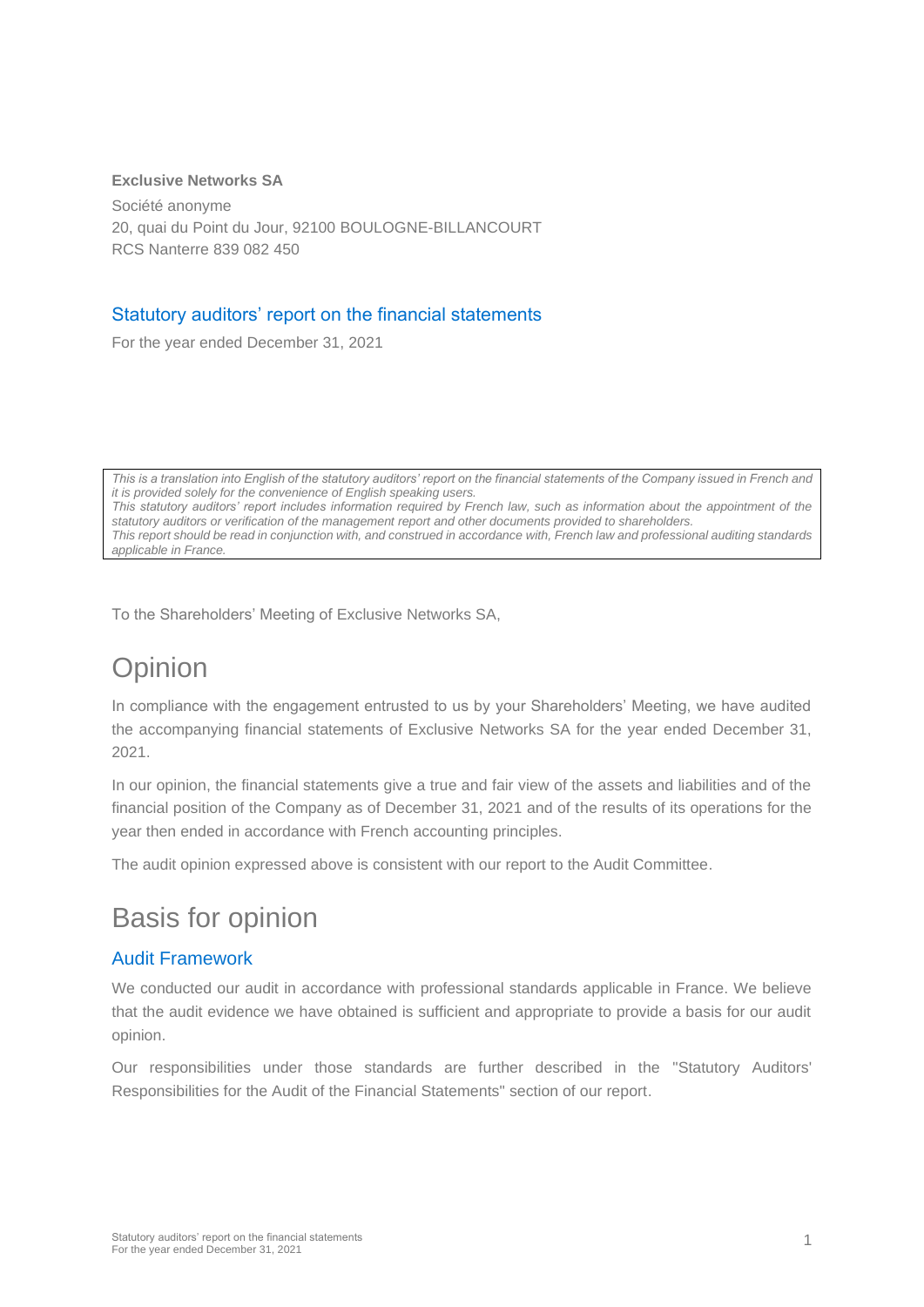#### Independence

We conducted our audit engagement in compliance with the independence requirements of the French Commercial Code (*code de commerce*) and the French Code of Ethics (*code de déontologie*) for statutory auditors, for the period from January 1, 2021 to the date of our report, and specifically we did not provide any prohibited non-audit services referred to in Article 5(1) of Regulation (EU) No 537/2014.

# Justification of Assessments - Key Audit Matters

Due to the global crisis related to the COVID-19 pandemic, the financial statements of this period have been prepared and audited under specific conditions. Indeed, this crisis and the exceptional measures taken in the context of the state of sanitary emergency have had numerous consequences for companies, particularly on their operations and their financing, and have led to greater uncertainties on their future prospects. Those measures, such as travel restrictions and remote working, have also had an impact on the companies' internal organization and the performance of the audits.

It is in this complex and evolving context that, in accordance with the requirements of Articles L.823-9 and R.823-7 of the French Commercial Code relating to the justification of our assessments, we inform you of the key audit matters relating to risks of material misstatement that, in our professional judgment, were of most significance in our audit of the financial statements of the current period, as well as how we addressed those risks.

These matters were addressed in the context of our audit of the financial statements as a whole, and in forming our opinion thereon, and we do not provide a separate opinion on specific items of the financial statements.

#### Valuation of equity investments and related receivables

Notes 2.2 "Equity investments and related receivables", 3.1 "Non-current assets" and 8 "Subsidiaries and affiliates" to the financial statements

#### *Identified risk*

As of December 31, 2021, equity investments and related receivables were recorded for a net amount of €978 million and €13 million, respectively, representing as a whole 92% of total assets.

As stated in Note 2.2 to the financial statements, equity investments are recognized at their purchase price including related acquisition costs. Related receivables are recognized at nominal value.

The value in use of equity investments is determined using multi-criteria valuation methods: share of equity, analysis of multiples based on Group key indicators, market capitalization and the present value of future cash flows determined using business plans. The fair value of the related receivables is determined according to the probability of their recovery.

At the year-end, an impairment loss is recorded if the carrying amount exceeds the value in use or fair value. An impairment loss is first recognized for equity investments and then for the related receivables.

In this context, and given their materiality in the company's balance sheet and the inherent uncertainties surrounding certain items, particularly the probable realization of forecasts, we considered the measurement of equity investments and related receivables to be a key audit matter.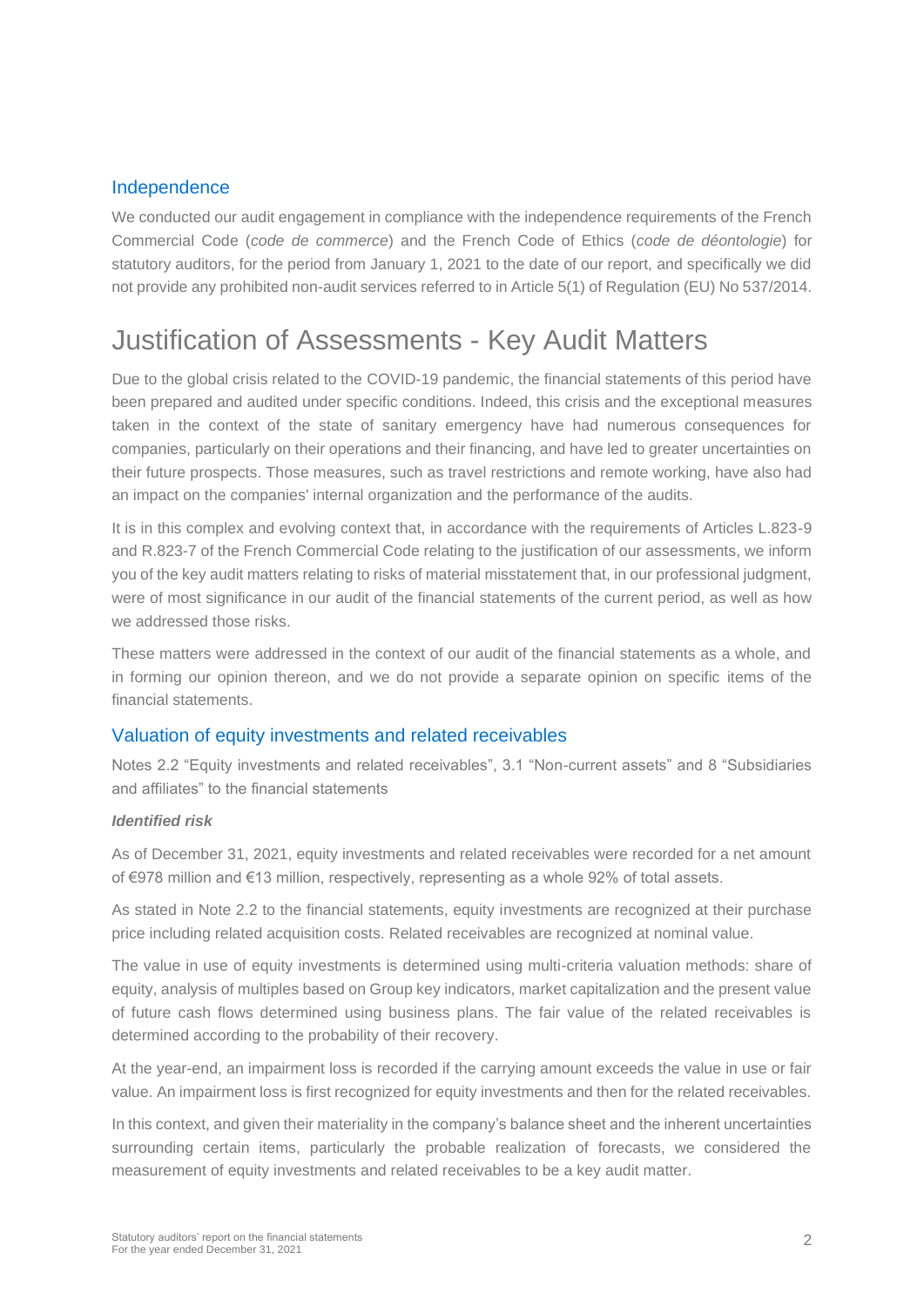#### *Audit response*

To assess the reasonableness of the estimated value in use of equity investments and related receivables, our work consisted mainly in verifying that these estimated values determined by management were based on an appropriate justification of the measurement method and calculation assumptions used. In particular:

- We familiarized ourselves with the methodology used by management to assess the value in use of each equity investment and the recoverability of the related receivables;
- For valuations based on historical data, we verified that the equity and net debt used were consistent with the accounts of the entities that were the subject of an audit or analytical procedures and that any equity adjustments were based on probative documentation;
- For valuations based on forecasts, we obtained the future cash flow projections of the investments and we assessed:
	- $\circ$  their consistency with the business plans drawn up by management and their reasonableness compared to the economic and financial context in which these investments operate,
	- o the reasonableness of the assumptions used to determine the discount and long-term growth rates, with the help of our valuation experts;
- We reconciled the values in use adopted by the company with the amount of equity investments and related receivables by subsidiary.

Our work also consisted in assessing the recoverability of the related receivables.

We also verified that Notes 2.2, 3.1 and 8 to the financial statements provide appropriate disclosure.

### Specific verifications

We have also carried out, in accordance with professional standards applicable in France, the specific verifications required by legal and regulatory texts.

### Information given in the management report and in the other documents provided to shareholders with respect to the financial position and the financial statements

We have no matters to report regarding the fair presentation and the consistency with the financial statements of the information given in the management report of the Board of Directors and in the other documents addressed to the shareholders with respect to the financial position and the financial statements.

We attest the fair presentation and consistency with the financial statements of the information relating to payment deadlines mentioned in Article D.441-6 of the French Commercial Code.

#### Report on corporate governance

We attest that the Board of Directors' report on corporate governance sets out the information required by Articles L.225-37-4, L.22-10-10 and L.22-10-9 of the French Commercial Code.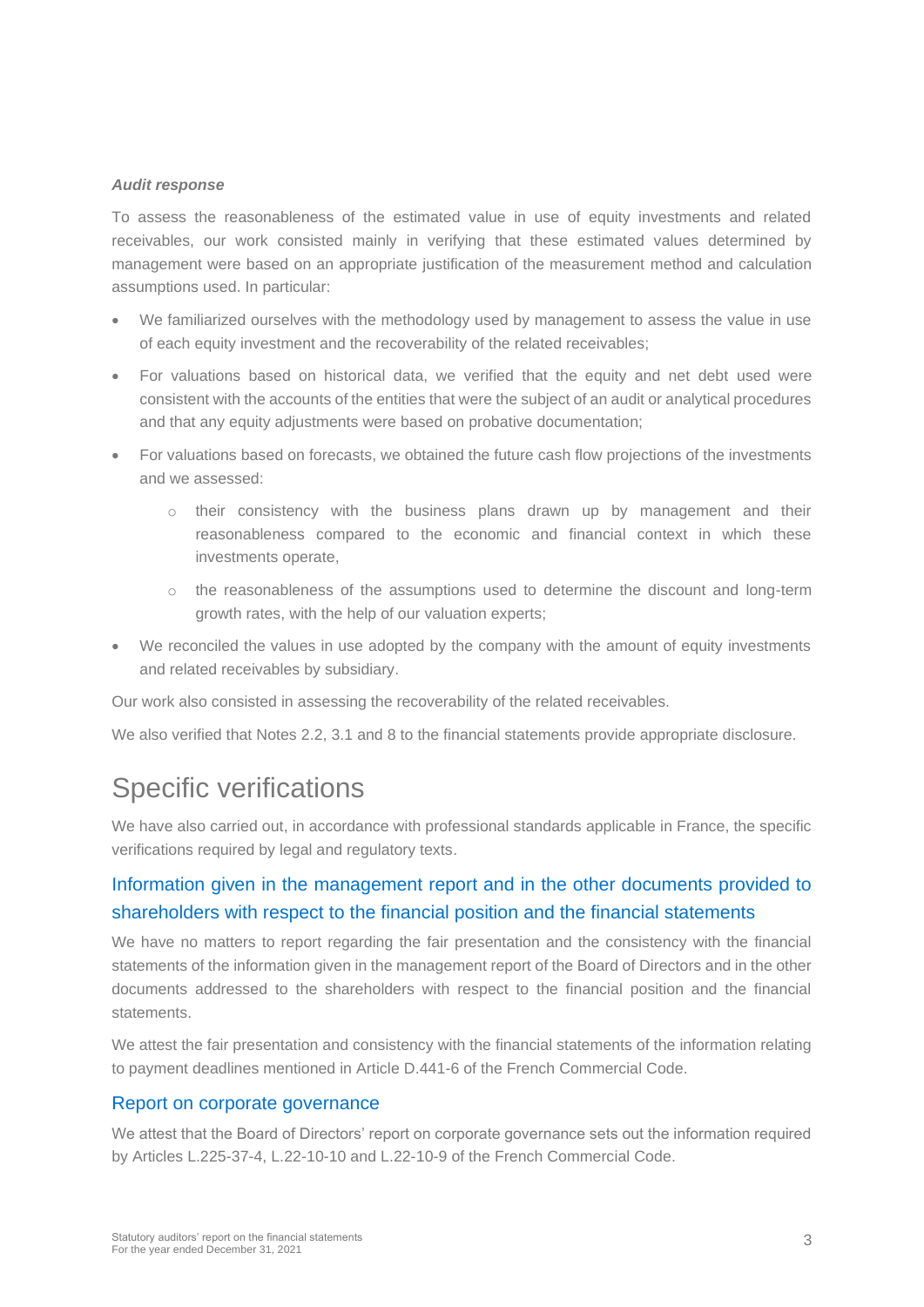Concerning the information provided in accordance with the requirements of Article L.22-10-9 of the French Commercial Code relating to compensation and benefits received by the corporate officers and any other commitments made in their favor, we have verified its consistency with the financial statements or with the underlying information used to prepare these financial statements and, where applicable, with the information obtained by the Company from controlled companies included in the consolidation scope. Based on these procedures, we attest to the accuracy and fair presentation of this information.

With respect to the information relating to items that your company considered likely to have an impact in the event of a takeover bid or exchange offer, provided pursuant to Article L.22-10-11 of the French Commercial Code, we have agreed this information to the source documents communicated to us. Based on these procedures, we have no observations to make on this information.

### Other Information

In accordance with French law, we have verified that the required information concerning the identity of the shareholders and holders of the voting rights has been properly disclosed in the management report.

# Other Legal and Regulatory Verifications or Information

### Format of presentation of the financial statements to be included in the annual financial report

We have also verified, in accordance with the professional standard applicable in France relating to the procedures performed by the statutory auditor relating to the annual and consolidated financial statements presented in the European single electronic format, that the presentation of the English translation of the financial statements reviewed by the Board of Directors and intended to be included in the annual financial report mentioned in Article L. 451-1-2, I of the French Monetary and Financial Code (*code monétaire et financier*), prepared under the responsibility of the Chief Executive Officer, complies with the single electronic format defined in the European Delegated Regulation No 2019/815 of December 17, 2018.

Based on the work we have performed, we conclude that the presentation of the English translation of the financial statements intended to be included in the annual financial report complies, in all material respects, with the European single electronic format.

We have no responsibility to verify that the English translation of the financial statements that will ultimately be included by your company in the annual financial report filed with the AMF are in agreement with those on which we have performed our work.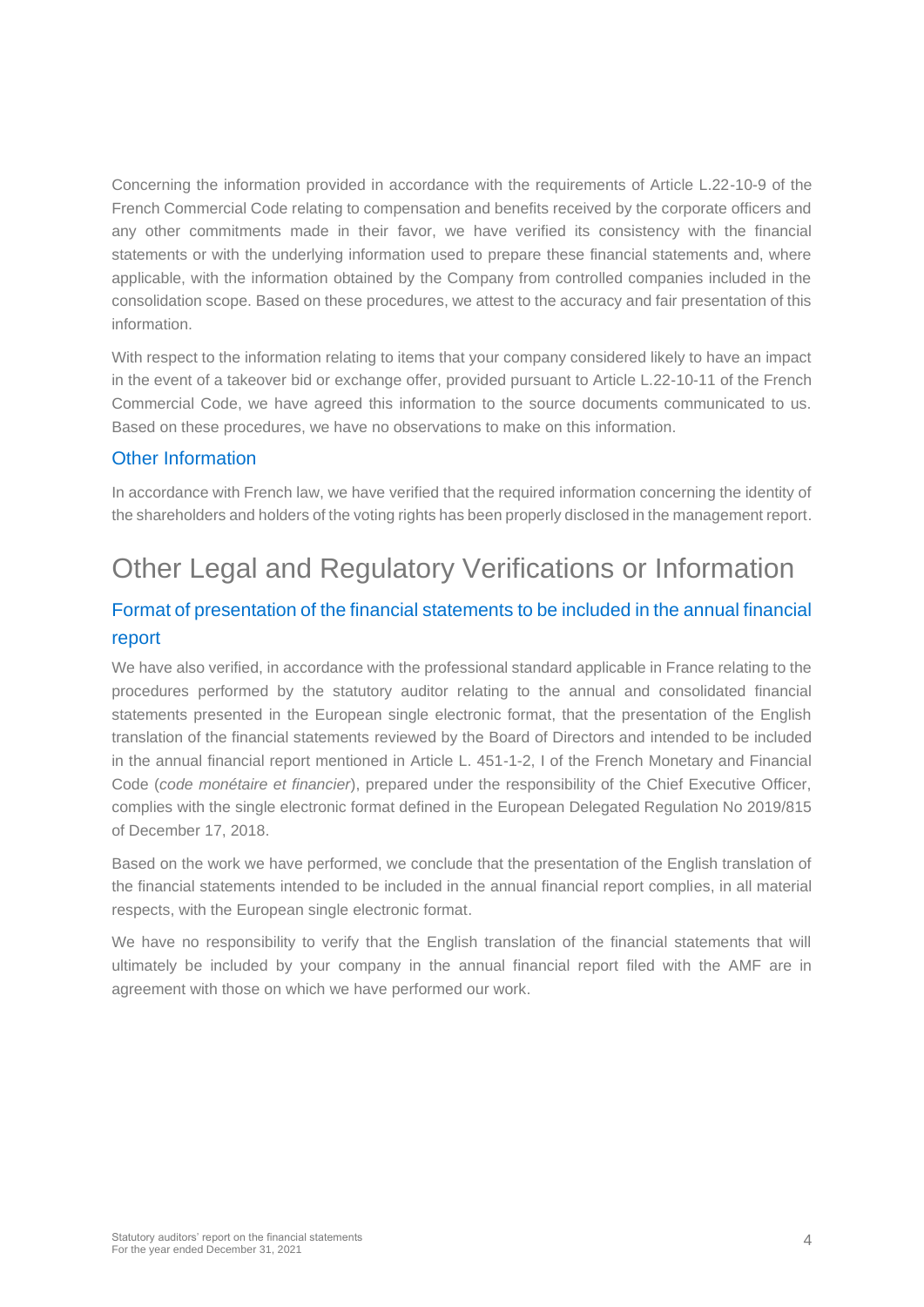#### Appointment of the statutory auditors

We were appointed statutory auditors of Executive Networks SA by the Shareholders' Meeting of June 4, 2019 for Deloitte & Associés and April 19, 2021 for Mazars.

As of December 31, 2021, Deloitte & Associés was in its fourth year of uninterrupted engagement, of which one year since the company's shares were admitted to trading on a regulated market, and Mazars was in its first year of uninterrupted engagement.

### Responsibilities of Management and Those Charged with Governance for the Financial Statements

Management is responsible for the preparation and fair presentation of the financial statements in accordance with French accounting principles, and for such internal control as management determines is necessary to enable the preparation of the financial statements that are free from material misstatement, whether due to fraud or error.

In preparing the financial statements, management is responsible for assessing the Company's ability to continue as a going concern, disclosing, as applicable, matters related to going concern and using the going concern basis of accounting unless it is expected to liquidate the Company or to cease operations.

The Audit Committee is responsible for monitoring the financial reporting process and the effectiveness of internal control and risk management systems and where applicable, its internal audit, regarding the accounting and financial reporting procedures.

The financial statements were approved by the Board of Directors.

### Statutory Auditors' Responsibilities for the Audit of the Financial Statements

### Objective and audit approach

Our role is to issue a report on the financial statements. Our objective is to obtain reasonable assurance about whether the financial statements as a whole are free from material misstatement. Reasonable assurance is a high level of assurance, but is not a guarantee that an audit conducted in accordance with professional standards will always detect a material misstatement when it exists. Misstatements can arise from fraud or error and are considered material if, individually or in the aggregate, they could reasonably be expected to influence the economic decisions of users taken on the basis of these financial statements.

As specified in Article L.823-10-1 of the French Commercial Code, our statutory audit does not include assurance on the viability of the Company or the quality of management of the affairs of your Company.

As part of an audit conducted in accordance with professional standards applicable in France, the statutory auditor exercises professional judgment throughout the audit and furthermore: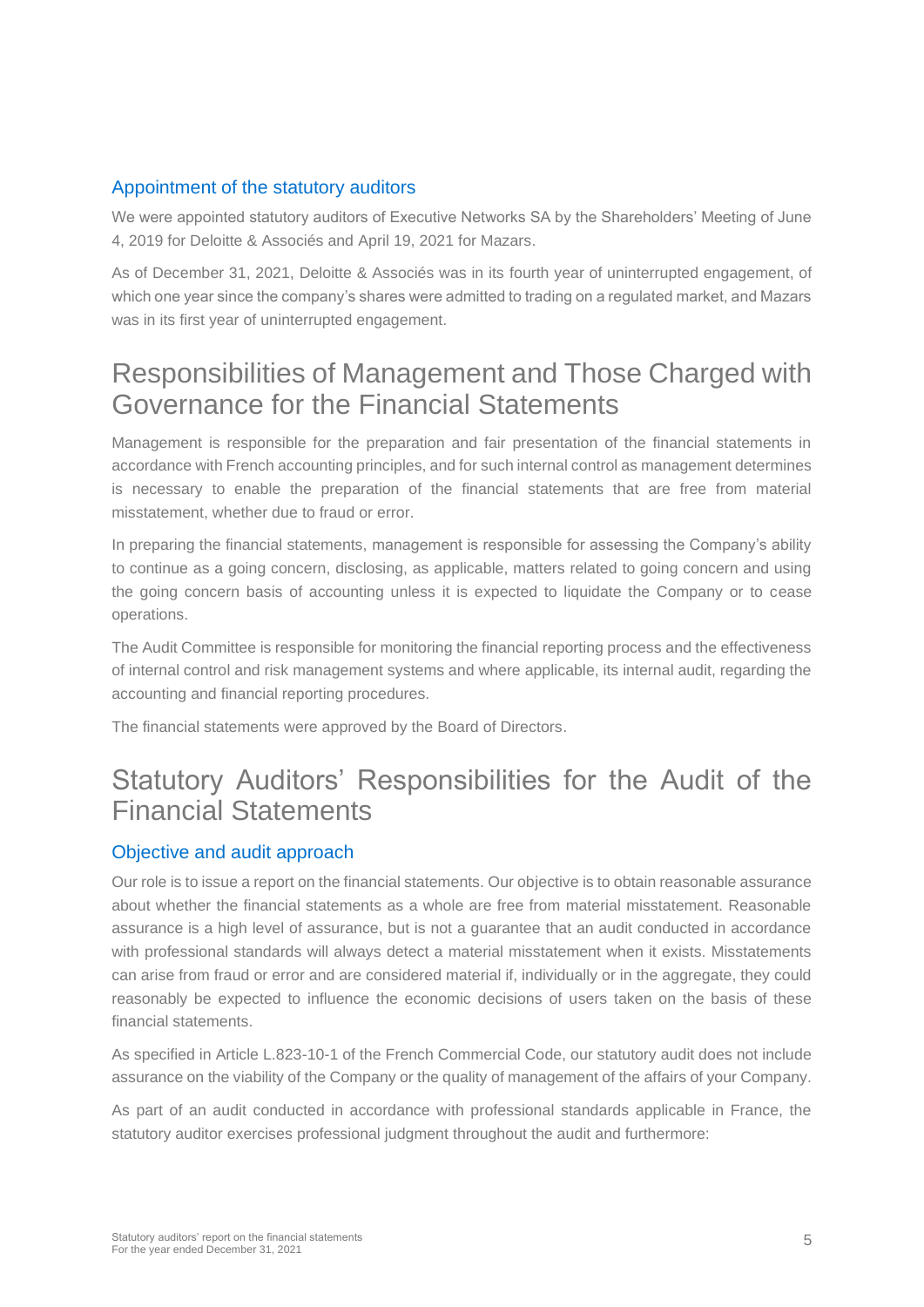- Identifies and assesses the risks of material misstatement of the financial statements, whether due to fraud or error, designs and performs audit procedures responsive to those risks, and obtains audit evidence considered to be sufficient and appropriate to provide a basis for his opinion. The risk of not detecting a material misstatement resulting from fraud is higher than for one resulting from error, as fraud may involve collusion, forgery, intentional omissions, misrepresentations, or the override of internal control;
- Obtains an understanding of internal control relevant to the audit in order to design audit procedures that are appropriate in the circumstances, but not for the purpose of expressing an opinion on the effectiveness of the internal control;
- Evaluates the appropriateness of accounting policies used and the reasonableness of accounting estimates and related disclosures made by management in the financial statements;
- Assesses the appropriateness of management's use of the going concern basis of accounting and, based on the audit evidence obtained, whether a material uncertainty exists related to events or conditions that may cast significant doubt on the Company's ability to continue as a going concern. This assessment is based on the audit evidence obtained up to the date of his audit report. However, future events or conditions may cause the Company to cease to continue as a going concern. If the statutory auditor concludes that a material uncertainty exists, there is a requirement to draw attention in the audit report to the related disclosures in the financial statements or, if such disclosures are not provided or inadequate, to modify the opinion expressed therein;
- Evaluates the overall presentation of the financial statements and assesses whether these statements represent the underlying transactions and events in a manner that achieves fair presentation.

#### Report to the Audit Committee

We submit a report to the Audit Committee which includes in particular a description of the scope of the audit and the audit program implemented, as well as the results of our audit. We also report, if any, significant deficiencies in internal control regarding the accounting and financial reporting procedures that we have identified.

Our report to the Audit Committee includes the risks of material misstatement that, in our professional judgment, were of most significance in the audit of the financial statements of the current period and which are therefore the key audit matters that we are required to describe in this report.

We also provide the Audit Committee with the declaration provided for in Article 6 of Regulation (EU) No. 537/2014, confirming our independence within the meaning of the rules applicable in France such as they are set in particular by Articles L.822-10 to L.822-14 of the French Commercial Code and in the